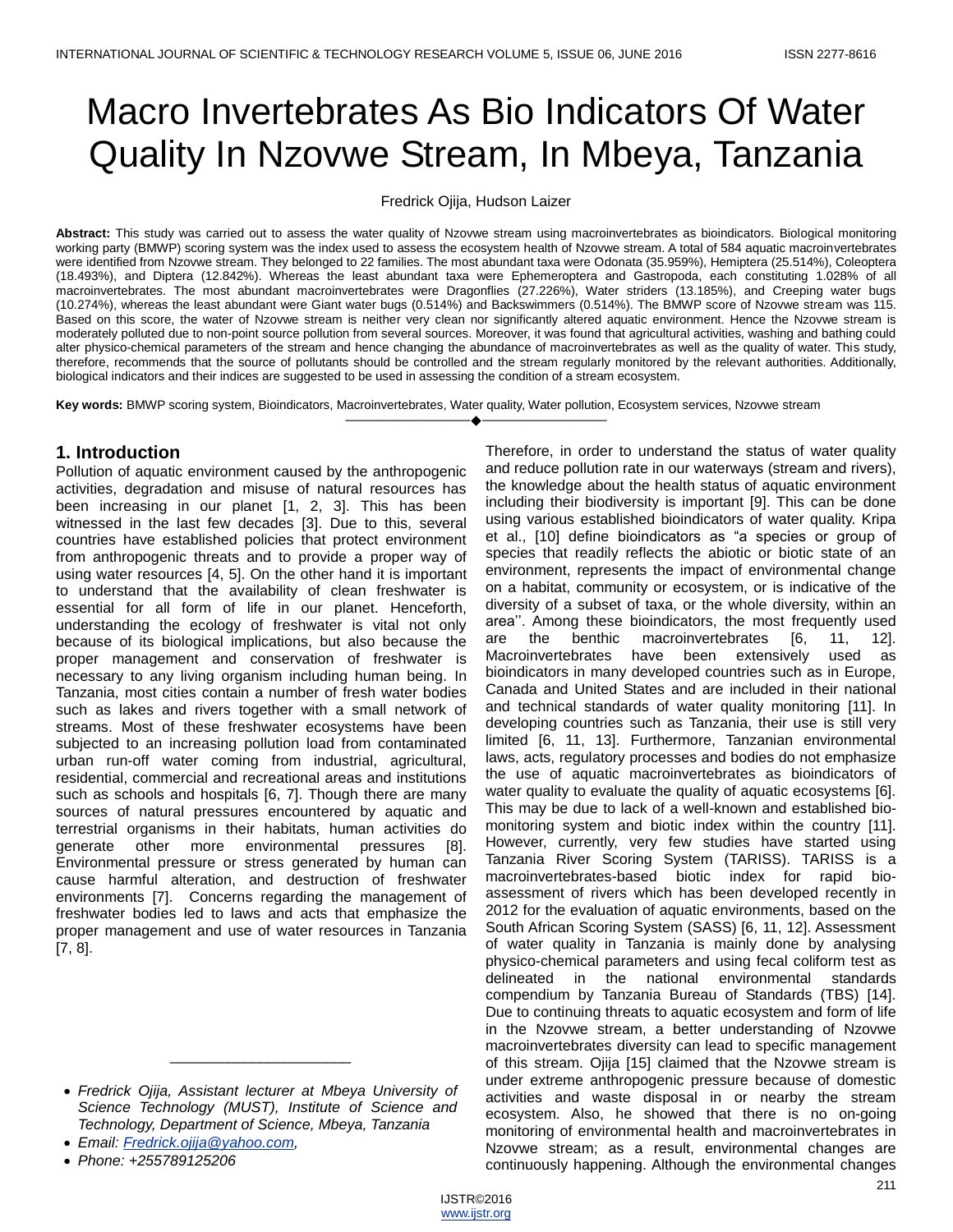are perceived when streams are highly altered, no serious actions are taken to monitor or to stop these alterations. The ecosystem of Nzovwe stream therefore needs a quick assessment that involves simple approach of sampling, identification and analysis of aquatic macroinvertebrates. And this study on bioindicators of water quality of Nzovwe stream forms the baseline for futures studies. Though there are several macroinvertebrates indices that have been developed to evaluate aquatic environments [2-4, 11-13, 16] this current study uses the Biological Monitoring Working Party (BMWP) to evaluate the environmental health of Nzovwe stream. The Working Party (BMWP) index was developed in 1976 and recommended for use in river pollution surveys [3, 11]. According to Uherek and Gouveia [3], the BWMP is not only simple and easier to apply but also reduces the costs when compared to physico-chemical analyses, which may require sample processing in laboratories; also it requires limited effort to produce precise and repeatable results of environmental monitoring. Although many freshwater bodies are monitored by physico-chemical parameters, Sharma et al., [16] and Maret [17] emphasise that the macroinvertebrates are the most common faunal assemblages for bioassessment because they provide more reliable assessment of long term ecological alterations in the quality of aquatic ecosystem compared to its rapidly changing physico-chemical characteristics. Thus, physico-chemical water tests are inadequate because they only tell us what is in the water at the precise moment the sample is collected. Also, they provide no or less clue of what was in the water an hour ago, yesterday, past days, weeks or months [18, 19]. Nonetheless, at all time, aquatic macroinvertebrates are surrounded by water and any pollutants that may be in the water [19, 20]. If pollutants were in the water an hour ago, yesterday, past days, weeks or months, the total number and diversity of macroinvertebrates present would mirror this in the water quality. This is due to the facts that different taxa of aquatic macroinvertebrates have different requirements to live [20-23]. Some need cooler temperatures, moderately high dissolved oxygen levels or certain habitats, while others can survive where there are low dissolved oxygen levels or more sediment and or where the water temperature is warmer [2, 20]. Accordingly, the freshwater invertebrates can reflect both short and long term shifts in water quality [22, 23]. Freshwater invertebrates can be divided into three groups or classes [24, 25]; (i) pollution-sensitive organisms: These are organisms that require good water quality to survive. They may require clear or non-turbid waters and or high dissolved oxygen levels. For instance, stonefly, water penny, mayfly, and caddisfly [9]; (ii) moderately pollution-sensitive organisms: These are organisms that can survive in fair water quality [25]. Their habitat requirements are not as strict as pollution-sensitive organisms. These include but limited to crane fly, crayfish, dragonfly, damselfly, sow bugs, clams, scuds [22, 24]; and (iii) pollution-tolerant organisms: These are organisms that can survive in poor water quality. Their adaptations allow them to survive in turbid waters, nutrient-enriched waters or in water with low dissolved oxygen. For example, leeches, pouch nails, aquatic worms, midges, water striders, backswimmers, water bugs, and true bugs [26]. Therefore it is recommended to use macroinvertebrates parameters as water quality indicator since they integrate information over longer periods of time and signify the responses of aquatic habitats, making biotic monitoring indices good tools for the sustainable management

of water resources [27]. There is no information on the macroinvertebrates species and taxa found in Nzovwe stream, also no assessment of water quality using macroinvertebrates has been done, the purpose of present study was to assess the ecosystem health of Nzovwe stream using aquatic macroinvertebrates as bioindicators.

## **2. Materials and Methods**

#### **2.1 The description of the study area.**

The study area was Nzovwe stream (8° 53′24″S 33° 25′48″E) found in Mbeya city (08°54′S 33°27′E) in Tanzania [28] (Fig.1). The stream separates the two wards, Nzovwe and Iyunga. The area experiences adequate rainfall from December to April which ranges from 1400mm-1600mm per year, the remaining months receives no rainfall [29]. The stream receives water from small tributaries from different areas of Nzovwe and Iyunga wards. It usually overflows during rain seasons. The stream is important because supplies water for domestic use and agricultural activities. It also supplies several ecosystem services to neighbouring households as explained by Ojija [15]. The stream is continuously been polluted due domestic wastes disposal and farming activities. These activities threaten the health of aquatic environment including all aquatic form of life, animals, plants and local residents. The Nzovwe stream was selected for this study because no any study which has been done to assess the stream water quality using macroinvertebrates as bioindicators.



*Fig.1 Map showing Nzovwe stream (A-B) in Mbeya town. Source: Ojija [15]*

#### **2.2. Research methodology**

Macroinvertebartes were collected from thirteen sites from Nzovwe stream using semi-quantitative sampling techniques. Sampling sites were identified with an objective of obtaining representative aquatic macroinvertebrates samples from the stream. Macroinvertebrates were collected from 2 November 2015 to 28 February 2016 twice per week. At each site aquatic macroinvertebrates were collected using aquatic nets (dip net)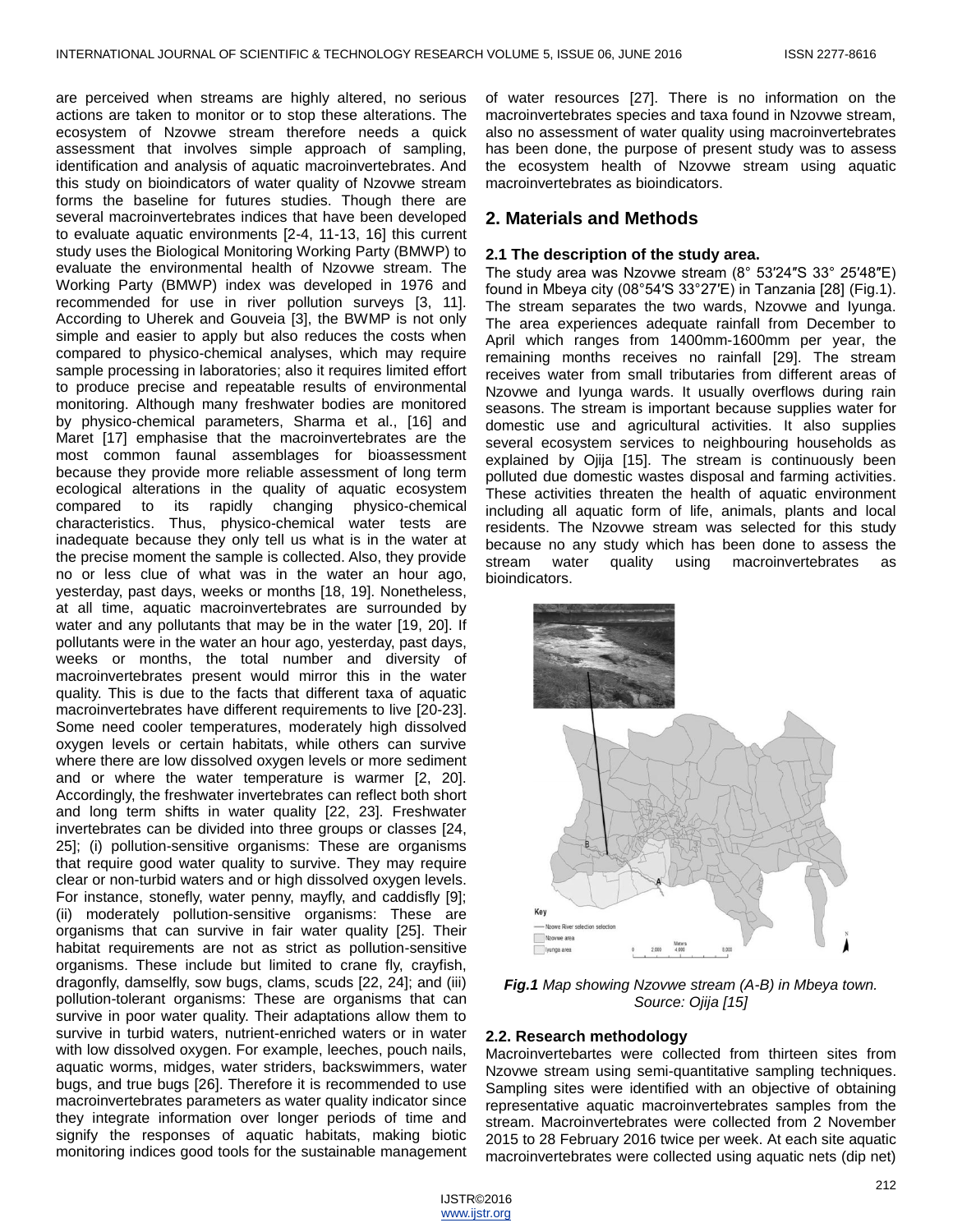and manually using hands. In order for sampling data to be valid, every single macroinvertebrate, both the largest and least mobile in the sample were picked. Samples were preserved in 70% ethanol. These samples were supplemented at each site by collecting actively several adult Odonata by using hands and an aerial net. Macroinvertebrates were identified in the biology laboratory at Mbeya University of Science and Technology (Fig.2) to the family level using a hand lens, microscope and relevant references and

identification key [30-32]. Despite the presence of different biological indices which are used to assess the health of aquatic ecosystems, the index used in this study to assess the ecosystem health of Nzovwe stream is known as Biological Monitoring Working Party (BMWP) scoring system as mentioned earlier. The BMWP scoring system used in this work is that created by Hellawell (Table 2) (as cited in Uherek and Gouveia [3]) and that used by Mason and WMO (Table 3) (as cited in Suleiman and Abdullahi [33]).





 $(a)$ 



 $(b)$ 

*Fig. 2 shows (a) sampling and collection of macroinvertebrates and (b) examples of aquatic macroinvertebrates collected from Nzovwe stream*

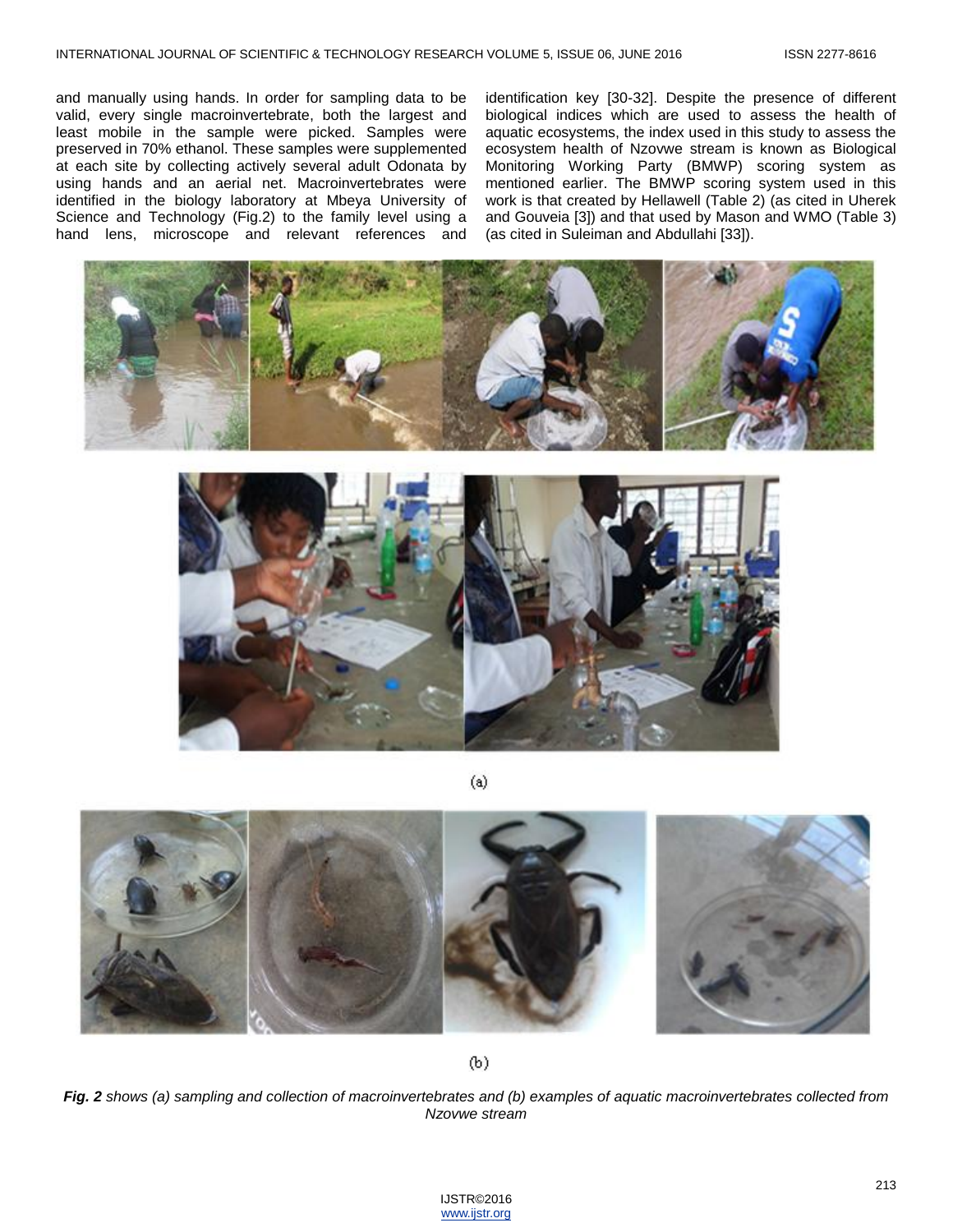#### **2.3. Data analysis**

According to Uherek and Gouveia [3], Oliveira and Callisto [4], Suleiman and Abdullahi [33], and Sandin and Hering [34] the BMWP requires taxonomic identification of the invertebrates only to the family level nevertheless can take order or class for certain groups. The analytical procedures were identification of macroinvertebrates from each site to family level and assign them with the scores following BMWP scoring system (Table 2 and 3). The overall BMWP score was the sum of all scores of each taxon (family) present in a study site as shown in table 6. In their work, both Alba-Tercedor and Armitage et al., claimed that the total score for a site indicates water quality categories ranging from "good" to "very critical" (as cited in Uherek and Gouveia [3]) (Table 1). And each taxon receives a score that reflects its exposure to pollution; that is, pollution-sensitive taxa receive high scores, while pollution-tolerant taxa are given low scores [33].

## **3. Results**

Table 1 presents BMWP classes, scores, categories and interpretation of the result that used to classify the water quality of Nzovwe stream based on BMWP score system. Table 2 and 3 present the BMWP score table, each family is given a score between 1 and 10 according to the presence or absence of indicator groups and or indicator species in the sample. In this study, a total of 584 aquatic macroinvertebrate were collected and identified from Nzovwe stream as indicated in table 4. They belonged to 24 families (Table 5). The most abundant taxa were Odonata (35.959%), Hemiptera (25.514%), Coleoptera (18.493%), and Diptera (12.842%) representing about 92.808% of the total macroinvertebrates. Whereas the least abundant taxa were Ephemeroptera and

Gastropoda, each having 1.028% of all macroinvertebrates (Fig. 3). Macroinvertebrates sampled from thirteen sites are presented in table 4. The most abundant were dragonflies (27.226%), water striders (13.185%), and creeping water bugs (10.274%), whereas the least abundant were giant water bugs (0.514%) and backswimmers (0.514%). Respectively, sampling site with a large number of macroinvertebrates was site 1, 2, 5 with 50, 56, and 52 macroinvertebrates. Site 8 and 11 had 60 and 64 macroinvertebrates individuals respectively, whereas site 3 had the least number of macroinvertebrates equal to 27 individuals. Site 7 and 11 are the only sites with a large number of aquatic organisms which are very sensitive to pollution (>5 stonefly nymphs) as indicated table 4, but the remaining sites had < 5 or none stonefly nymphs or adults. Moreover, table 5 presents class, order and families of macroinvertebrates collected from Nzovwe stream, whereas table 6 present biological scores allocated to each family of aquatic macroinvertebrates. These scores present the presence of indicator groups and or indicator species in the sample. It was found that the calculated total BMWP score of Nzovwe stream is 115 (Table 6). Based on this score, the Nzovwe stream is in class I (101-150), category of 'good' with the interpretation of 'clean or not significantly altered' aquatic environment (Table 1). Furthermore, it was also found that, somewhat pollution tolerant macroinvertebrates group (Crane fly, Dragonfly, Damselfly, Predaceous diving beetles, Crawling water beetles, Water scavenger beetles) was more abundant (61.64%) in the stream than those which are sensitive to pollution (Mayfly larva, Stonefly nymphs, Riffle beetles) (7.19%) and tolerant to pollution (Pouch snails, Midges, Giant water bugs, Backswimmers, Water striders Creeping water bugs, Water boatman) (31.16%) as presented in table 7.

*Table 1: BMWP classes, scores, categories and interpretation of the result.*

| Class | <b>BWMP</b> score | Category      | Interpretation                     |
|-------|-------------------|---------------|------------------------------------|
|       | >150              | Good          | Very clean water                   |
|       | $101 - 150$       |               | Clean or not significantly altered |
| П     | $61 - 100$        | Acceptable    | Clean but slightly impacted        |
| Ш     | $36 - 60$         | Questionable  | Moderately impacted                |
| IV    | $15 - 35$         | Critical      | Polluted or impacted               |
| V     | <15               | Very critical | Heavily polluted                   |

*Source: Uherek and Gouveia [3]*

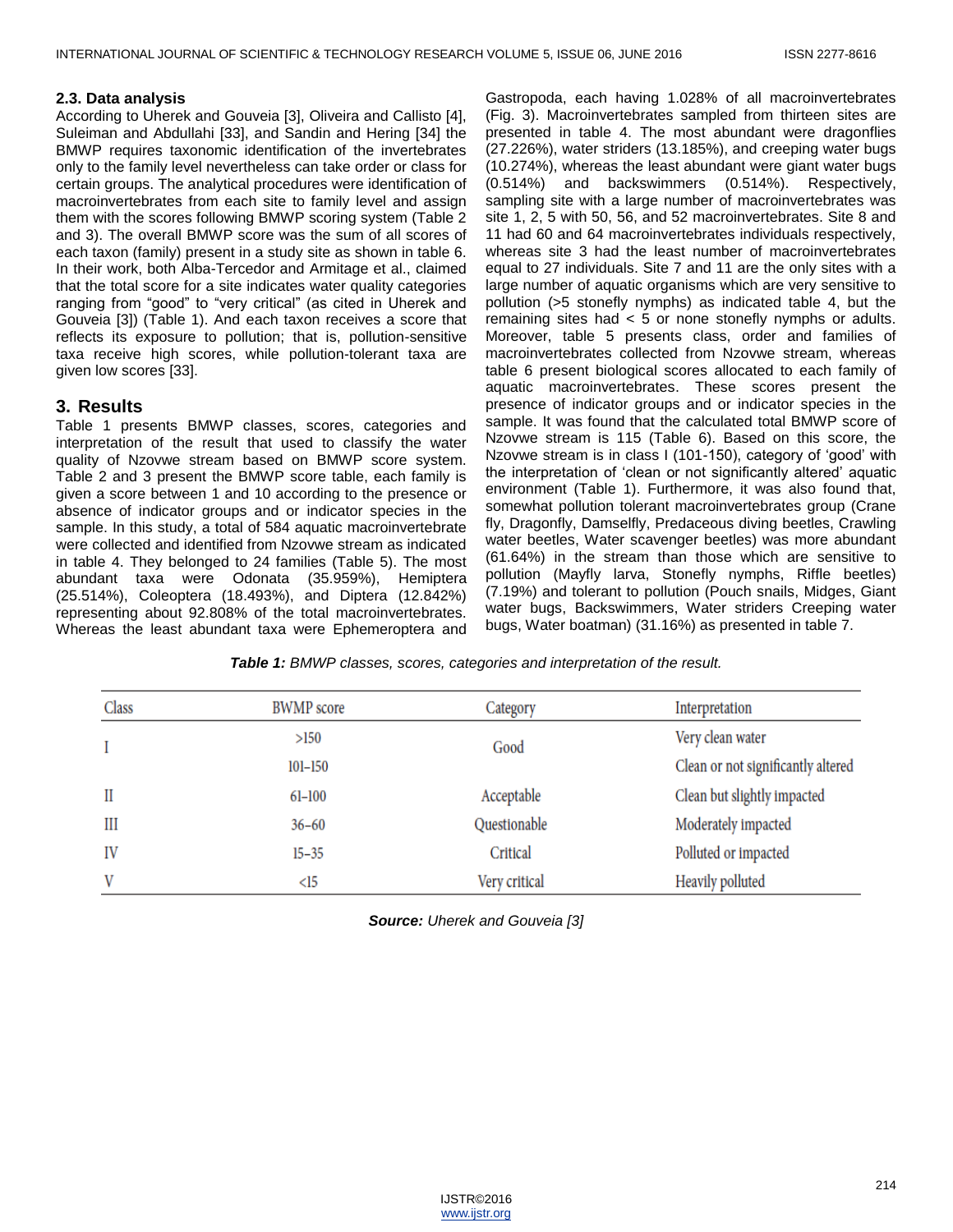# *Table 2: The Biological Monitoring Working Party Score (BMWP) taxa scores: class, order, or family.*

| Taxa                                                                                                                                                                                                                                                                                                               | Score |
|--------------------------------------------------------------------------------------------------------------------------------------------------------------------------------------------------------------------------------------------------------------------------------------------------------------------|-------|
| Ephemeroptera: Leptophlebiidae, Leptohyphidae<br>Plecoptera: Perlidae<br>Trichoptera: Brachycentridae, Leptoceridae, Odontoceridae, and Sericostomatidae                                                                                                                                                           | 10    |
| Odonata: Coenagrionidae, Calopterygidae, Cordulegastridae, Gomphidae, and Libellulidae<br>Trichoptera: Calamoceratidae, Glossosomatidade, Philopotamidae, and Psychomyiidae                                                                                                                                        | 8     |
| Plecoptera: Nemouridae<br>Trichoptera: Polycentropodidae                                                                                                                                                                                                                                                           | 7     |
| Crustacea<br>Trichoptera: Hydrobiosidae, Hydroptilidae                                                                                                                                                                                                                                                             | 6     |
| Coleoptera: Elmidae, Dryopidae<br>Diptera: Simuliidae, Tipulidae<br>Ephemeroptera: Euthyplociidae, Polymitarcidae<br>Platyhelminthes<br>Trichoptera: Helicopsychidae, Hydropsychidae                                                                                                                               | 5     |
| Arachnida: Hydracarina<br>Coleoptera: Chrysomelidae, Curculionidae, and Haliplidae<br>Diptera: Anthomyiidae, Ceratopogonidae, Chaoboridae, Dixidae, Dolichopodidae,<br>Empididae, Limoniidae, Psychodidae, Stratiomyidae, and Tabanidae<br>Ephemeroptera: Baetidae, Caenidae<br>Megaloptera: Corydalidae, Sialidae | 4     |
| Annelida: Hirudinea<br>Coleoptera: Dytiscidae, Gyrinidae, Helodidae, Hydrophilidae, and Noteridae<br>Hemiptera: Belostomatidae, Corixidae, Gerridae, Hydrometridae,<br>Mesoveliidae, Naucoridae, Nepidae, Notonectidae, Pleidae, and Veliidae<br>Mollusca                                                          | 3     |
| Diptera: Chironomidae, Culicidae, Ephydridae, Muscidae, and Thaumaleidae                                                                                                                                                                                                                                           | 2     |
| Annelida: Oligochaeta<br>Blattaria: Blattidae<br>Diptera: Sciomyzidae, Syrphidae, and Rhagionidae<br>Lepidoptera                                                                                                                                                                                                   | 1     |

*Source: Uherek and Gouveia [3]*

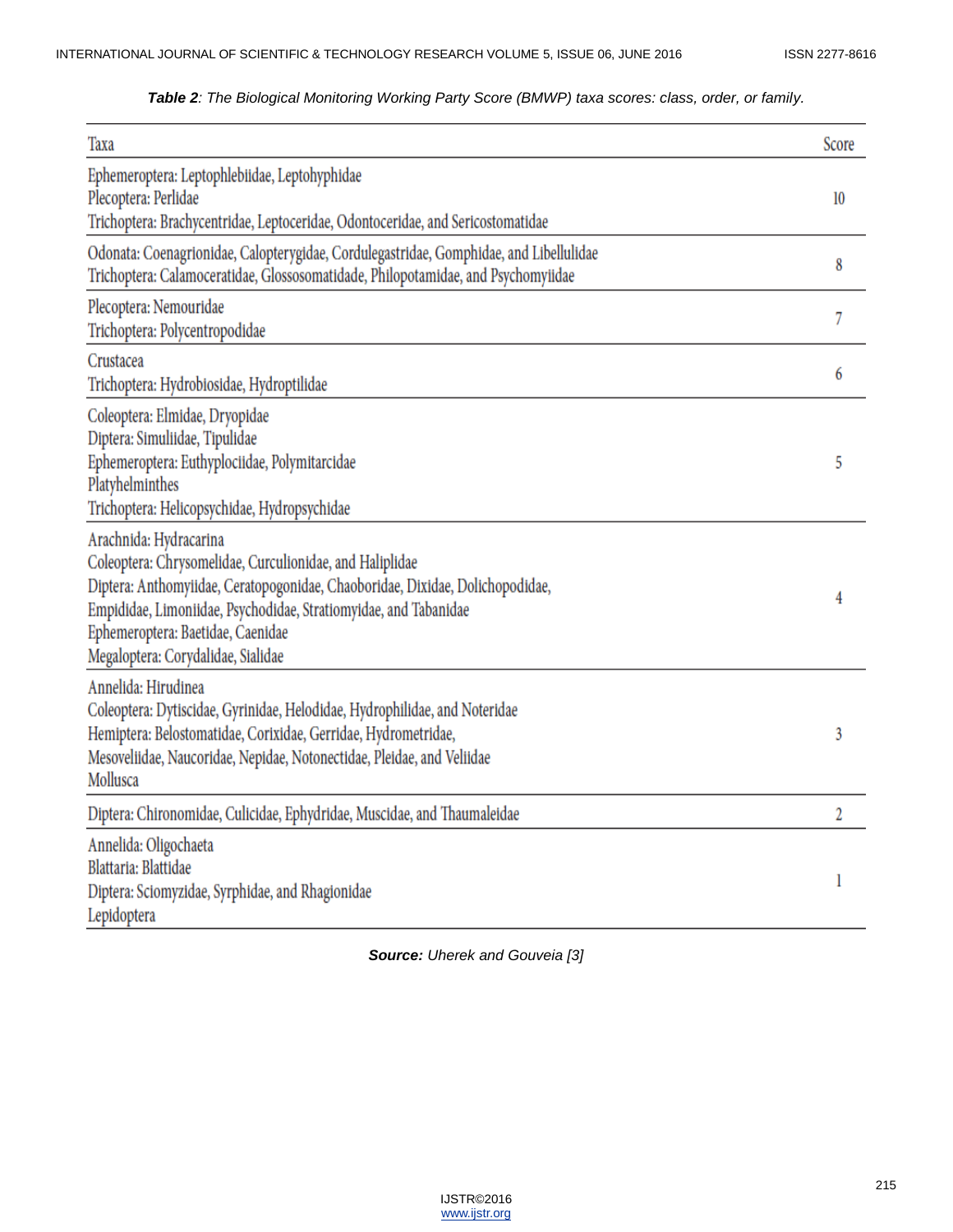| <b>Common Name</b>   | <b>Families</b>                                                            | <b>Scores</b> |
|----------------------|----------------------------------------------------------------------------|---------------|
| Mayflies             | Siphlonuridae, Heptageniidae, Leptophlebiidae                              |               |
|                      | Ephemerellidae, Potamanthidae, Ephemeridae                                 |               |
| Stoneflies           | Taenioptrygidae, Leuctridae, Capniidae,                                    |               |
|                      | Perlodidae, Perlidae, Chloroperlidae                                       | 10            |
| River Bug            | Aphelocheidae,                                                             |               |
| Caddisflies          | Phryganeidae, Molannidae, Beraidae,                                        |               |
|                      | Odontoceridae, Leptoceridae, Goeridae,                                     |               |
|                      | Sericostomatidae                                                           |               |
| Crayfish             | Astacidae                                                                  |               |
| <b>Dragonflies</b>   | Lestidae, Agriidae, Gomphidae, Cordulegasteridae, Aeshnidae, Corduliidae,  |               |
|                      | Libellulidae                                                               | 8             |
| Caddisflies          | Psychomyidae, Philoptamiidae                                               |               |
| Mayflies             | Caenidae                                                                   |               |
| <b>Stoneflies</b>    | Nemouridae                                                                 | 7             |
| Caddisflies          | Rhyacophilidae, Polycentropidae, Limnephilidae                             |               |
| Snails               | Neritidae, Viviparidae, Ancylidae                                          |               |
| Caddisflies          | Hydroptilidae                                                              |               |
| Mussels              | Unionidae                                                                  |               |
| Shrimps              | Corophiidae, Gammaridae                                                    | 6             |
| Dragonflies          | Platycnemididae, Coenagriidae                                              |               |
| Water Bugs           | Mesoveliidae, Hydrometridae, Gerridae, Nepidae, Naucoridae, Notonectidae,  |               |
|                      | Pleidae, Corixidae                                                         |               |
| <b>Water Beetles</b> | Haliplidae, Hygrobiidae, Dystiscidae, Gyrinidae, Hydrophilidae, Clambidae, |               |
|                      | Helodidae, Dryopidae, Elminthidae, Chrysomelidae, Curculionidae            |               |
| Caddisflies          | Hydropsychidae                                                             |               |
| Craneflies           | Tipulidae                                                                  | 5             |
| <b>Blackflies</b>    | Simuliidae                                                                 |               |
| <b>Flatworms</b>     | Planariidae, Dendrocoelidae                                                |               |
| Mayflies             | Betidae                                                                    |               |
| Alderflies           | Sialidae                                                                   | 4             |
| Leeches              | Piscicolidae                                                               |               |
| <b>Snails</b>        | Valvatidae, Hydrobiidae, Lymnaeidae, Physidae, Planorbidae                 |               |
| Cockles              | Sphaeriidae                                                                |               |
| Leeches              | Glossiphoniidae, Hirudidae, Erpobdellidae                                  | 3             |
| Hoglouse             | Asellidae                                                                  |               |
| Midges               | Chironomidae                                                               | 2             |
| Worms                | Oligochaeta (whole class)                                                  | 1             |

| Table 3: The Biological Monitoring Working Party Score (BMWP) |  |  |  |  |
|---------------------------------------------------------------|--|--|--|--|
|                                                               |  |  |  |  |

*Source: Suleiman and Abdullahi [33]*

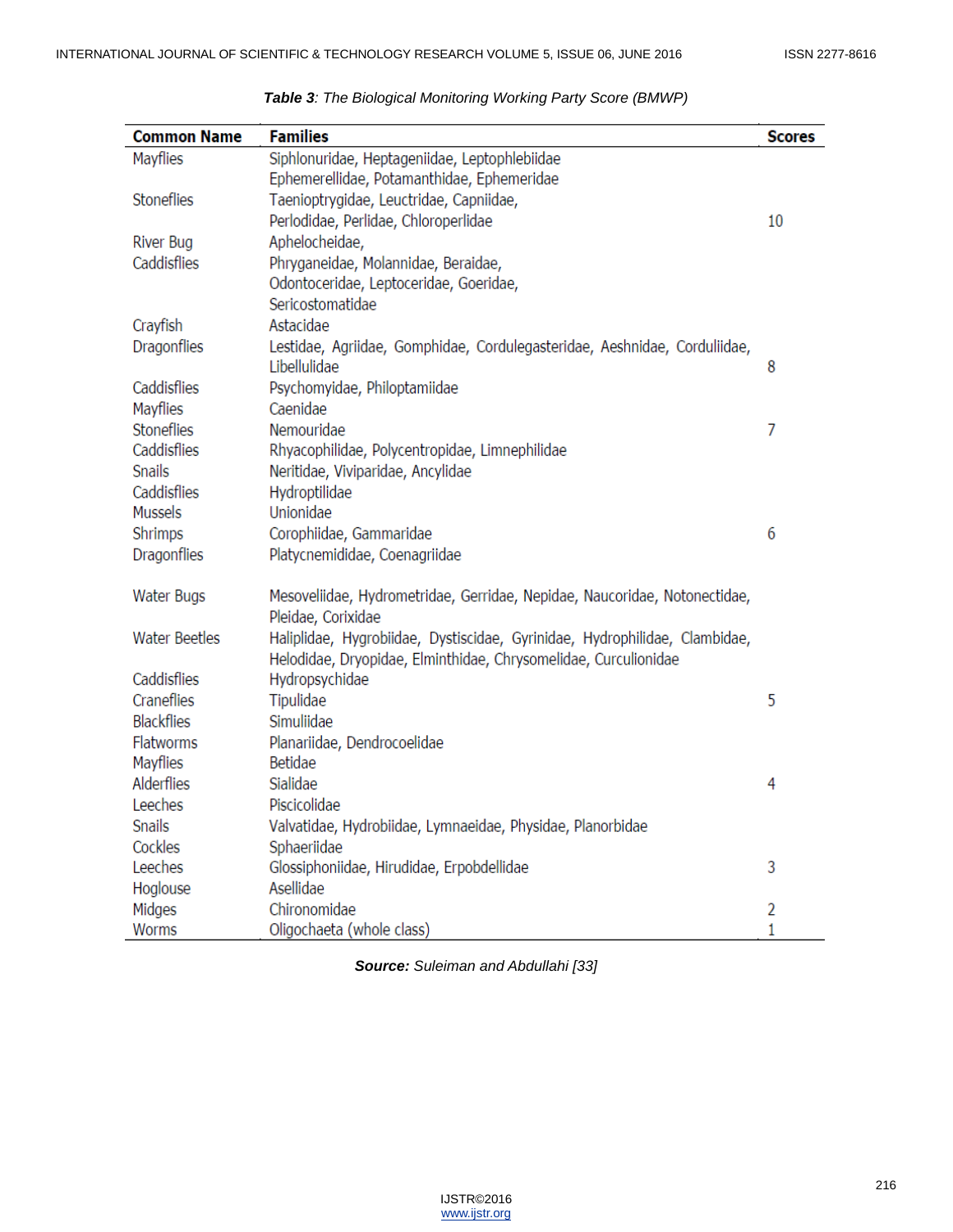|                                    |                |                |                |                |      |      | Sampling<br>sites |              |              |              |                |                |      |        |            |
|------------------------------------|----------------|----------------|----------------|----------------|------|------|-------------------|--------------|--------------|--------------|----------------|----------------|------|--------|------------|
| Invertebrates                      | $\mathbf{1}$   | $\overline{2}$ | 3              | 4              | 5    | 6    | $\overline{7}$    | 8            | 9            | 10           | 11             | 12             | 13   | Total  | Percentage |
| Dragonfly<br>nymphs                | 12             | 16             | 3              | $\overline{7}$ | 6    | 9    | $\overline{2}$    | 5            | 1            | 3            | 9              | 6              | 5    | 84     | 14.38      |
| Adult<br>dragonflies               | $\overline{7}$ | 11             | $\overline{2}$ | 13             | 0    | 0    | 8                 | 3            | 4            | 11           | 9              | $\overline{7}$ | 0    | 75     | 12.84      |
| Water<br>striders/water<br>skaters | 9              | 7              | 1              | 4              | 14   | 8    | 3                 | 9            | 3            | 5            | 5              | 9              | 0    | 77     | 13.18      |
| Lesser water<br>boatman            | 1              | 0              | 1              | 0              | 0    | 0    | 1                 | 0            | 1            | $\mathbf 0$  | $\overline{2}$ | $\mathbf 0$    | 0    | 6      | 1.03       |
| Pouch snails                       | 0              | 0              | 0              | 0              | 0    | 0    | 0                 | 3            | 0            | 0            | 0              | 1              | 2    | 6      | 1.03       |
| Predaceous<br>diving beetles       | 1              | 0              | 0              | 3              | 0    | 4    | 0                 | 12           | 1            | 5            | $\overline{7}$ | $\mathbf 0$    | 9    | 42     | 7.19       |
| Creeping water<br>bugs             | 11             | 3              | 6              | $\overline{7}$ | 9    | 5    | 3                 | $\mathbf{1}$ | 1            | $\mathbf 0$  | $\mathbf 0$    | 3              | 11   | 60     | 10.27      |
| Damselfly<br>nymphs                | 2              | 3              | 4              | 1              | 5    | 6    | 3                 | 3            | 4            | 8            | $\overline{2}$ | $\overline{7}$ | 3    | 51     | 8.73       |
| Stonefly<br>nymphs                 | $\mathbf 0$    | 0              | $\overline{2}$ | $\mathbf 0$    | 0    | 3    | $\overline{7}$    | 4            | 3            | 3            | 8              | $\mathbf 0$    | 0    | 30     | 5.14       |
| Crane flies                        | 3              | 7              | 1              | 4              | 10   | 8    | 3                 | 2            | 4            | 0            | 5              | 0              | 1    | 48     | 8.22       |
| Midges                             | $\mathbf 0$    | 7              | 3              | $\Omega$       | 3    | 1    | 1                 | 3            | 0            | 0            | 5              | 1              | 3    | 27     | 4.62       |
| Mayfly larva                       | 1              | 0              | $\mathbf{1}$   | $\mathbf 0$    | 0    | 1    | 0                 | 0            | 1            | $\mathbf 0$  | $\overline{2}$ | $\mathbf 0$    | 0    | 6      | 1.03       |
| <b>Riffle beetles</b>              | 0              | 1              | 2              | 0              | 0    | 0    | 0                 | 2            | 0            | $\mathbf 0$  | $\mathbf 0$    | 1              | 0    | 6      | 1.03       |
| Water<br>scavenger<br>beetles      | $\mathbf 0$    | 0              | 1              | 5              | 0    | 0    | $\mathbf 0$       | 5            | 8            | 11           | 3              | $\mathbf 0$    | 0    | 33     | 5.65       |
| Giant water<br>bugs                | $\Omega$       | 0              | 0              | $\mathbf 0$    | 0    | 0    | $\mathbf 0$       | 0            | $\mathbf 0$  | $\mathbf{1}$ | $\mathbf 0$    | $\mathbf 0$    | 2    | 3      | 0.51       |
| Crawling water<br>beetles          | 3              | 0              | 0              | 0              | 5    | 0    | $\overline{2}$    | 8            | $\mathbf{1}$ | $\mathbf 0$  | $\overline{7}$ | $\mathbf 0$    | 1    | 27     | 4.62       |
| <b>Backswimmers</b>                | 0              | 1              | 0              | $\mathbf 0$    | 0    | 1    | 0                 | 0            | $\mathbf 0$  | $\mathbf 0$  | 0              | $\mathbf 1$    | 0    | 3      | 0.51       |
| Total                              | 50             | 56             | 27             | 44             | 52   | 46   | 33                | 60           | 32           | 47           | 64             | 36             | 37   | 584    | 100.00     |
| Percentage                         | 8.56           | 9.59           | 4.62           | 7.53           | 8.90 | 7.88 | 5.65              | 10.27        | 5.48         | 8.05         | 10.96          | 6.16           | 6.34 | 100.00 |            |

|  | Table 4: Summary of aquatic macroinvertebrate communities present in Nzovwe stream |  |  |
|--|------------------------------------------------------------------------------------|--|--|
|--|------------------------------------------------------------------------------------|--|--|

*Table 5: Taxa of aquatic macroinvertebrates collected from Nzovwe stream*

| Invertebrates                | Class      | Order         | Family                                |
|------------------------------|------------|---------------|---------------------------------------|
| Dragonfly nymphs             | Insecta    | Ordonata      | Gomphidae, Libelluloidea              |
| Adult dragonflies            | Insecta    | Ordonata      | Gomphidae, Libelluloidea              |
| Water striders/water skaters | Insecta    | Hemiptera     | Gerridae                              |
| Lesser water boatman         | Insecta    | Hemiptera     | Corixidae                             |
| Pouch snails                 | Gastropoda |               | Physidae                              |
| Predaceous diving beetles    | Insecta    | Coleoptera    | Dytiscidae                            |
| Creeping water bugs          | Insecta    | Hemiptera     | Naucoridae                            |
| Damselfly nymphs             | Insecta    | Odonata       | Coenagrionidae, Calopterygidae        |
| Stonefly nymphs              | Insecta    | Plecoptera    | Capniidae, Leuctridae, Chloroperlidae |
| Crane flies                  | Insecta    | Diptera       | Tipulidae                             |
| Midges                       | Insecta    | Diptera       | Chironomidae                          |
| Mayfly larva                 | Insecta    | Ephemeroptera | Baetidae, Caenidae, Polymitarcidae    |
| <b>Riffle beetles</b>        | Insecta    | Coleoptera    | Elmidae                               |
| Water scavenger beetles      | Insecta    | Coleoptera    | Hydrophilidae                         |
| Giant water bugs             | Insecta    | Hemiptera     | Belostomatidae                        |
| Crawling water beetles       | Insecta    | Coleoptera    | Haliplidae                            |
| <b>Backswimmers</b>          | Insecta    | Hemiptera     | Notonectidae                          |

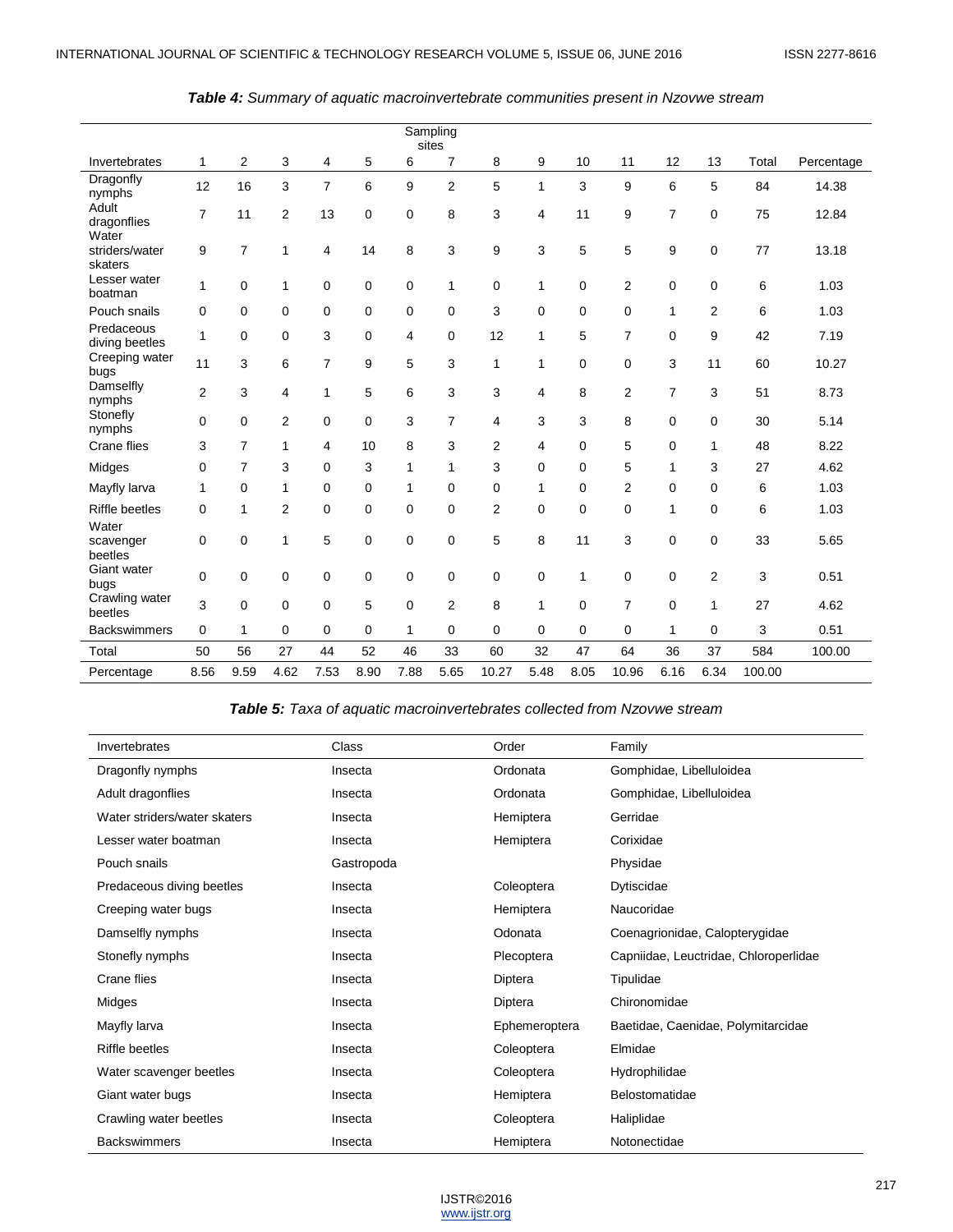| Invertebrates                 | Points/scores |
|-------------------------------|---------------|
| Ephemeroptera: Polymitarcidae | 5             |
| Ephemeroptera: Caenidae       | 4             |
| Ephemeroptera: Baetidae       | 4             |
| Ordonata: Coenagrionidae      | 8             |
| Ordonata: Calopterygidae      | 8             |
| Ordonata: Libellulidea        | 8             |
| Ordonata: Gomphidae           | 8             |
| Hemiptera: Corixidae          | 3             |
| Hemiptera: Gerridae           | 3             |
| Hemiptera: Belostomatidae     | 3             |
| Hemiptera: Naucoridae         | 3             |
| Hemiptera: Notonectidae       | 3             |
| Gastropoda: Physidae          | 3             |
| Plecoptera: Chloroperlidae    | 10            |
| Plecoptera: Capniidae         | 10            |
| Plecoptera: Leuctridae        | 10            |
| Diptera: Tipulidae            | 5             |
| Diptera: Chironomidae         | 2             |
| Coleoptera: Dytiscidae        | 3             |
| Coleoptera: Elmidae           | 5             |
| Coleoptera: Hydrophilidae     | 3             |
| Coleoptera: Haliplidae        | 4             |
| Total                         | 115           |

*Table 6: Biological scores allocated to groups of aquatic macroinvertebrates collected from Nzovwe stream*



*Fig. 3 Abundance of macroinvertebrates collected from Nzovwe stream*

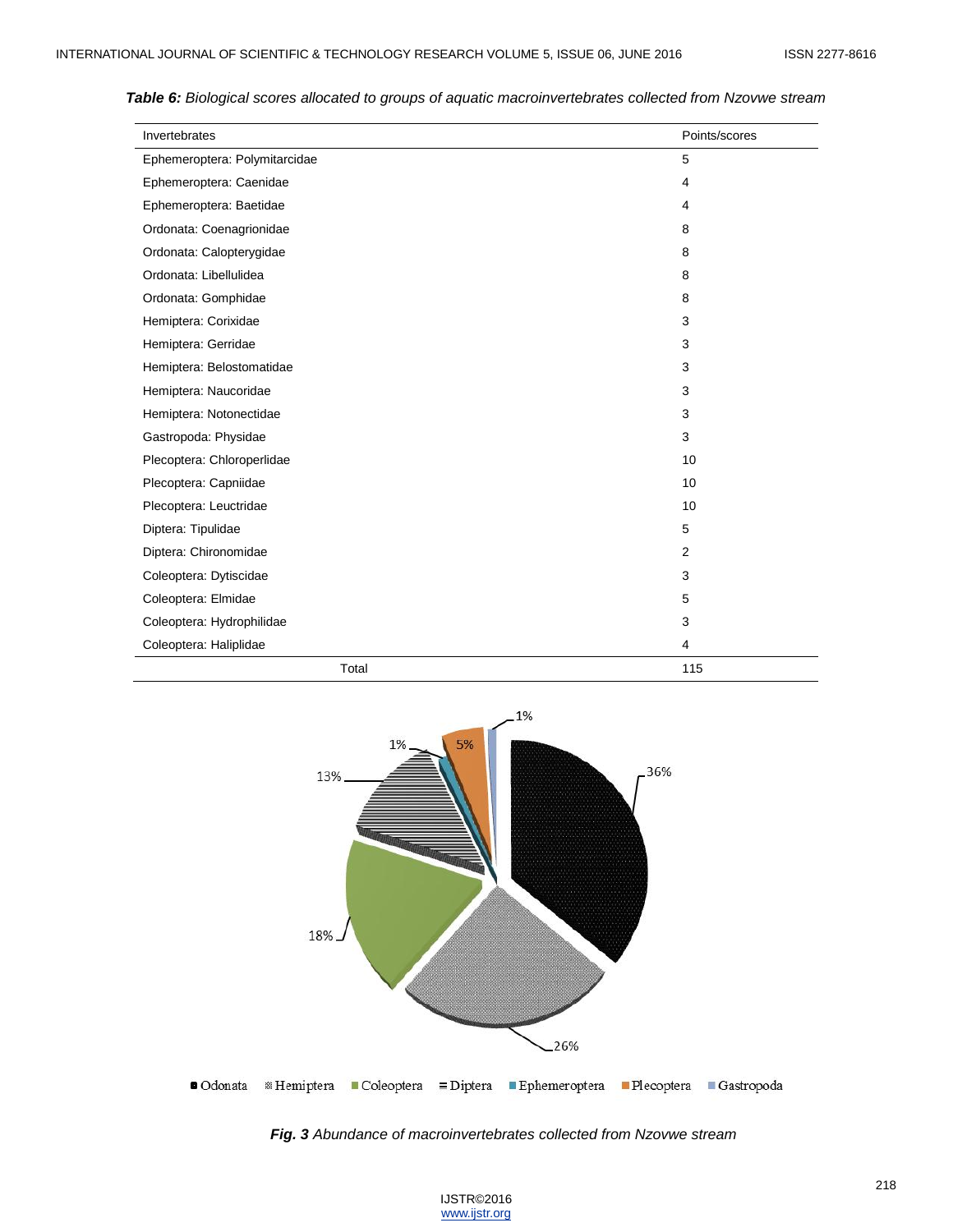| Group                          | Collected macroinvertebrates | Total No. of<br>species | Abundance in % |
|--------------------------------|------------------------------|-------------------------|----------------|
| Pollution-sensitive organisms  | Mayfly larva                 | 6                       | 1.03           |
|                                | Stonefly nymphs              | 30                      | 5.14           |
|                                | <b>Riffle beetles</b>        | 6                       | 1.03           |
| Total                          |                              | 42                      | 7.19           |
| Somewhat pollution tolerant    | Crane fly                    | 48                      | 8.22           |
|                                | Dragonfly                    | 159                     | 27.23          |
|                                | Damselfly                    | 51                      | 8.73           |
|                                | Predaceous diving beetles    | 42                      | 7.19           |
|                                | Crawling water beetles       | 27                      | 4.62           |
|                                | Water scavenger beetles      | 33                      | 5.65           |
| Total                          |                              | 360                     | 61.64          |
| Pollution-tolerant organisms   | Pouch snails                 | 6                       | 1.03           |
|                                | Midges                       | 27                      | 4.62           |
|                                | Giant water bugs             | 3                       | 0.51           |
|                                | <b>Backswimmers</b>          | 3                       | 0.51           |
|                                | Water striders               | 77                      | 13.18          |
|                                | Creeping water bugs          | 60                      | 10.27          |
|                                | Water boatman                | 6                       | 1.03           |
| Total                          |                              | 182                     | 31.16          |
| Total No. of all Invertebrates |                              | 584                     |                |

*Table 7: Three groups of macroinvertebrates based on water pollution tolerance: Pollution-sensitive, somewhat pollution tolerant and pollution-tolerant organisms*

### **4. Discussion**

Characteristically, the Nzovwe stream is dominated by group of macroinvertebrate such as Crane fly, Dragonfly, Damselfly, Predaceous diving beetles, Crawling water beetles and Water scavenger beetles (Table 7). These kinds of macroinvertebrates are moderately pollution-sensitive organisms or somewhat pollution tolerant macroinvertebrates [30]. They can survive in fair water quality because their habitat requirements are not as strict as pollution-sensitive organisms such as mayfly (Ephemeroptera) and Stonefly (Plecoptera) [35, 36]. Hence, according to Camargo et al., [37] and Capitulo [38] these macroinvertebrates indicate that the aquatic environment of Nzovwe stream is moderately polluted. Additionally, the large abundance of moderately pollutionsensitive organisms (61.64%) in Nzovwe stream portray that the stream is not clean but moderately polluted aquatic ecosystem (Table 7). On the other hand, macroinvertebrates which are very sensitive to pollution or organisms that requires good water quality (i.e. clear or non-turbid waters and or high dissolved oxygen levels) to survive are less abundant (7.19%) (Table7). This shows that the water quality of Nzovwe stream in studied sites does not support the macroinvertebrates that requires a very clean water to survive except only in site 7 and 11 where a large number of stoneflies were recorded. Based on the BMWP score of Nzovwe stream which is 115 (Table 6), the ecosystem health of this stream can be placed into the category of ¨good' in class I (Table 1). Since the BMWP score of the stream is between 101 and 150, it can be interpreted as ―clean or not significantly altered‖ aquatic ecosystem. This means that the water of Nzovwe stream is not very clean

(>150). This interpretation is mirrored by the large number of somewhat pollution tolerant macroinvertebrate (61.64%) and pollution-tolerant macroinvertebrates (31.16%) (Table 7) collected from the stream. Similarly the stream is not significantly altered because it supports some macroinvertebrate individuals which are sensitive to pollution [36, 39]. Therefore, the water of Nzovwe stream can be interpreted as being moderately polluted based on the number of moderately pollution-sensitive organisms and BMWP score [34]. This result is supported by a recent study by Ojija [15] on analysis of water quality of Nzovwe stream by using physicochemical parameters. He found that the stream is moderately polluted because some parameters were beyond the limit set by Tanzania Bureau of standards [14] and World Health Organization [40] for the standards of water quality. The water of Nzovwe stream being not very clean can be due to nonpoint source pollution [40] because the stream receives a lot of wastes from several sources. These wastes (garbage, refuse, and/or rubbish) mainly come from neighbouring households and some are delivered by small streams during rainy seasons. Agricultural activities, washing and bathing alter physico-chemical parameters of the stream and hence changing the abundance of macroinvertebrates as well as the quality of water [15, 41, 42]. Farming activities nearby the stream causes soil erosion and consequently increasing suspended particles into the stream. Farming that employs the use of synthetic fertilizers, pesticides, and weedicides; and settlements that demand space are another factors contributing to pollution of the aquatic environment of Nzovwe stream. Kripa et al., [10] argued that human intervention in the

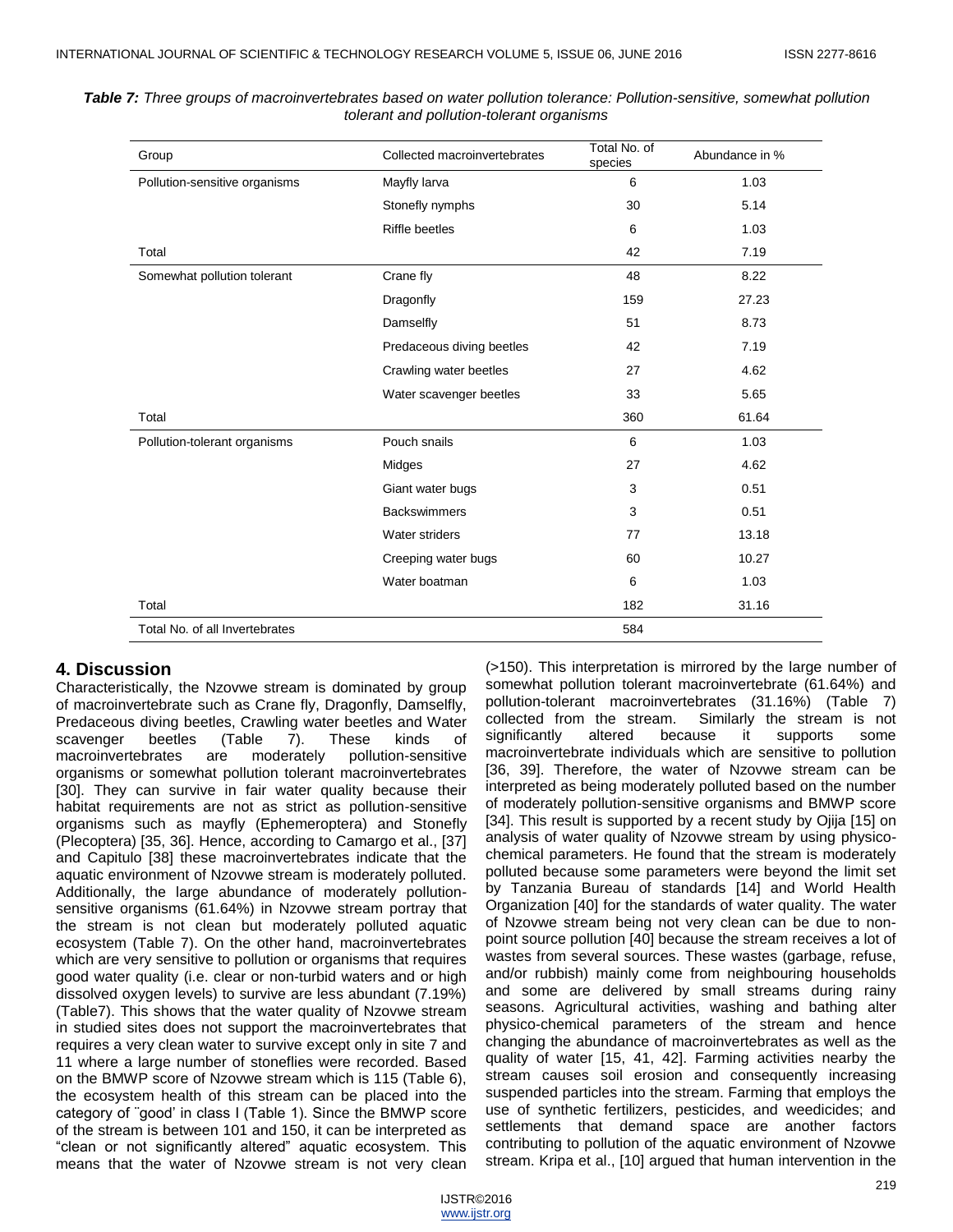name of development has largely affected many natural aquatic ecosystems over the world. This is not far from what is affecting and facing the ecosystem of Nzovwe stream. Site 7 and 11 have at least a good water quality than other sites because the two sites had >5 stoneflies, macroinvertebrates which are very sensitive to water pollution. This is supported by our observation during macroinvertebrate sampling because we noticed no sign of human activities such as farming, washing or bathing. Additionally there was no waste left in the two sites compared with other sites. This is because the sites were not easily accessed by residents due to their deepness and tall grasses that hinder local residents to perform their domestic activities in the two sites. However, it was suspected that pollutants in the two sites may be delivered from other sites or areas during rainy season or through small streams entering the stream.

# **5. Conclusion and recommendation**

The status of water quality of Nzovwe stream is not very clean because its aquatic environment is moderately polluted. This may be dangerous to aquatic fauna and flora that need very clean water to survive. If not well monitored the stream may also pose health risks to local residents who use the stream water for different domestic purposes. Therefore, this study recommends that the relevant authorities should regularly monitor and control the source of pollutants. Additionally, the study recommends that biological indicators and their indices should be adopted for use by relevant authorities as tools for assessing the condition of rivers and other streams in Tanzania. Moreover, due to increase in the number of settlements and waste disposal around the Nzovwe stream in recent years, the stream should be protected and monitored regularly.

# **Conflict of Interests**

The authors declare that there is no conflict of interests regarding the publication of this paper.

# **Acknowledgements**

This research was partially supported by Mbeya University of Science and Technology (MUST). We would like to thank our colleagues from the Department of Science Mr Christopher Ngimba and Mr Mesfin Gabrehiwot for their comments that greatly improved the manuscript. We would also like to show our gratitude to students of Laboratory Science and Technology for their participation during sampling, collection, and identification of macro invertebrates. Lastly, our sincere thanks go to laboratory technicians at Mbeya University of Science and Technology for their support.

# **6. References**

- [1] Murugesan, A.G. (2000) Environmental status of the perennial river Tamirabarani with special reference to domestic and industrial pollution. In Proceedings of Workshop on enhancing the public awareness on the ecological and environmental status of the river basins. pp. 15-20.
- [2] Emere M. C., and Nasiru, C. E. (2009) Macroinvertebrates as indicators of the water quality of an urbanized stream, Kaduna Nigeria. Nature and Science. 7:1.
- [3] Uherek, C.B, and Gouveia, P.B.F. (2014) Biological monitoring using macroinvertebrates as bioindicators of water quality of maroaga stream in the Maroaga Cave System, Presidente Figueiredo, Amazon, Brazil. International Journal of Ecology. http://dx.doi.org/10.1155/2014/308149.
- [4] Oliveira, A., and Callisto, M. (2010) Benthic macroinvertebrates as bioindicators of water quality in an Atlantic forest fragment. Iheringia, Sér. Zool., Porto Alegre. 100(4):291-300.
- [5] Emel, J., lisinski, J., and Rogan, J. (2014) Monitoring geomorphic and hydrologic change at mine sites using satellite imagery: The Geita Gold Mine in Tanzania. Applied Geography. 54: 243–249. doi:10.1016/j.apgeog.2014.07.009.
- [6] Kaaya, L.T., Day, J.A., and Dallas, H.F. (2015) Tanzania River Scoring System (TARISS): a macroinvertebrate-based biotic index for rapid bioassessment of rivers. African Journal of Aquatic Science.40:2. OI:10.2989/16085914.2015.1051941.
- [7] Walraevens, K., Mjemah, I.C., Mtoni, Y., and Van Camp, M. (2015) Sources of salinity and urban pollution in the Quaternary sand aquifers of Dar es Salaam, Tanzania. Journal of African Earth Sciences.102:149– 165.doi:10.1016/j.jafrearsci.2014.11.003.
- [8] Moynihan, M.A., Baker, D.M., and Mmochi, A.J. (2012) Isotopic and microbial indicators of sewage pollution from Stone Town, Zanzibar, Tanzania. Marine Pollution Bulletin. 64(7): 1348–1355. doi:10.1016/j.marpolbul.2012.05.001.
- [9] Mophin-Kani, K., and Murugesan, A.G. (2014) Assessment of River Water Quality Using Macroinvertebrate Organisms as Pollution Indicators of Tamirabarani River Basin, Tamil Nadu, India. International Journal of Environmental Protection. 4  $(1)1 - 14$ .
- [10] Kripa, P.K., Prasanth, K.M., Sreejesh, K.K., and Thomas, T.P. (2013) Aquatic Macroinvertebrates as Bioindicators of Stream Water Quality- A Case Study in Koratty, Kerala, India. Research Journal of Recent Sciences. 2(ISC-2012) 217-222.
- [11] Elias, J.D., Ijumba, J.S., and Florence A. Mamboya, F.A. (2014) Effectiveness and Compatibility of Non-Tropical Bio-Monitoring Indices for Assessing Pollution in Tropical Rivers - A Review. International Journal of Ecosystem. 4(3): 128-134. DOI: 10.5923/j.ije.20140403.05.
- [12] Dickens, C. W. S. and Grahm, P. M. (2002) The South African Scoring System (SASS) Version 5 Rapid bioassessment method for rivers. African Journal of Aquatic Science. 27: 1-10.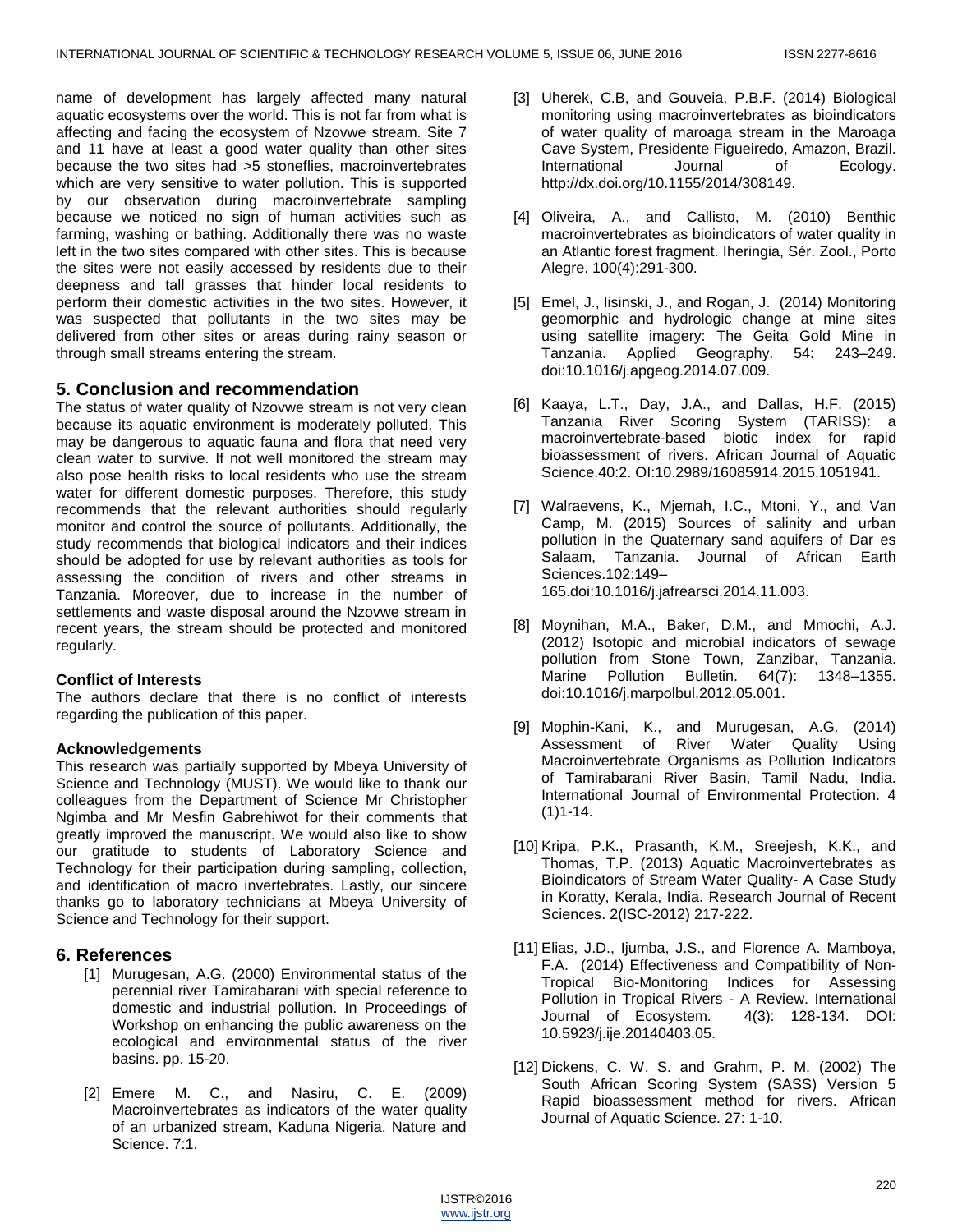- [13] Daniel and Erika, (2008) Application of rapid bioassessment protocols (RBP) for benthic macroinvertebrates in Brazil: comparison between sampling techniques and mesh sizes. Neotropical entomology. 37 (3): 288-295.
- [14] Tanzania Bureau of Standards (TBS), National Environmental Standards Compendium: TZS 789. Drinking (potable) water–Specification 74, (2005).
- [15] Ojija, F. (2015a) Analysis of water quality parameters and ecosystem services of Nzovwe stream. IJBLST (2015), 7(1):1-10. ISSN: 0975 – 8704.
- [16] Sharma, M.P., Sharma, S., Goel, V., Sharma, P., and Kumar, A. (2008) Water quality assessment of Ninglad stream using benthic macroinvertebrates. Life Science Journal. 5:3.
- [17] Maret, T.R. (1988) A Water-Quality Assessment Using Aquatic Macroinvertebrates from Streams of the Long Pine Creek Watershed in Brown County, Nebraska. Transactions of the Nebraska Academy of Sciences and Affiliated Societies. http://digitalcommons.unl.edu/tnas/185.
- [18] Flotemersch, J.E., Blocksom, K., Hutchens, J.R., and Autrey, B.C. (2006) Development of a standardized large river bio-assessment protocol (lr-bp) for macroinvertebrate assemblages river. Research and Applications. 22:775 – 90.
- [19] Dallas, H. F. (2004a) Spatial variability in macroinvertebrate assemblages: comparing regional and multivariate approaches for classifying reference sites in South Africa. African Journal of Aquatic Science. 29(2): 161–171.
- [20] Glastris, C.L., Grace, M.L, Heath, S.R., and Leslie,P.S. (2001) Aquatic Insect Diversity as an Indicator of Water Quality in the Quebrada Guacimal. Dartmouth Undergraduate Journal of Science. 4(1): 35-38.
- [21] Edelstein, K. (1993) Pond and Stream Safari, A Guide to the Ecology of Aquatic Invertebrates. Cornell University Cooperative Extension; 4-H Leader Guide 147L24; Ithaca New York.
- [22] Duran, M. (2006). Monitoring Water Quality Using Benthic Macroinvertebrates and Physicochemical Parameters of Behzat Stream in Turkey. Polish J. of Environ. Stud. 15(5): 709-717.
- [23] Resende, P.C., Resende, P., Pardal, M., Almeida, S., and Azeiteiro, U. (2010). Use of biological indicators to assess water quality of the Ul River (Portugal). Environmental Monitoring and Assessment. 170: 535- 544.
- [24] Guimarães, R.M., Facure, K.G., Pavanin, L.A., and Jacobucci, G.B. (2009) Water quality characterization

of urban streams using benthic macroinvertebrate community metrics. Acta Limnol. 21(2): 217-226.

- [25] Voelz, N. J., Shien, S., and Ward, J. V. (2000) Longterm monitoring of benthic macroinvertebrate community structure: A perspective from a Colorado river. Aquatic Ecology. 34, 261–278.
- [26] Merritt, R.W., and Cummins, K.W. (1996). An Introduction to the Aquatic Insects of North America 3rd Edition. Kendall/Hunt Publishing Company.
- [27] Dallas, H. F. (2004b) Seasonal variability of macroinvertebrate assemblages in two regions of South Africa: implications for aquatic bioassessment. African Journal of Aquatic Science. 29(2): 173-184.
- [28] Ojija, F. (2015b) Assessment Of Current State And Impact Of REDD+ On Livelihood Of Local People In Rungwe District, Tanzania. International Journal of Scientific and Technological Research. 4(11): 288- 293.
- [29] Katambara, Z. (2013) Quantifying Rooftop Rainwater Harvest Potential: Case of Mbeya University of Science and Technology in Mbeya Tanzania.Engineering.5:816-818. http://dx.doi.org/10.4236/eng.2013.510098.
- [30] Bouchard, R.W. (2004) Guide to aquatic invertebrates of the Upper Midwest: Identification manual for students, Citizen Scientist's and Professionals. University of Minnesota.
- [31] Voshell, J.R. (2002) A guide to common freshwater invertebrates of North America. McDonald and Woodward Publishing Company.
- [32] Jessup, B.K., Markowitz, A., and Stribling, J.B. (2002) Family-Level Key to Stream Invertebrates of Maryland and Surrounding Areas. Tetra Tech, Inc.
- [33] Suleiman, K., and Abdullahi, I.L. (2011) Biological assessment of water quality: a study of Challawa river water Kano, Nigeria. Bayero Journal of Pure and Applied Sciences. 4(2): 121 – 127. http://dx.doi.org/10.4314/bajopas.v4i2.24.
- [34] Sandin, L., and Hering, D. (2004) Comparing macroinvertebrate indices to detect organic pollution across Europe: A contribution to the EC Water Framework Directive intercalibration. Hydrobiologia. 516: 55–68.
- [35] Dumnicka, E. (2002) Upper Vistula river: response of aquatic communities to pollution and impoundment. X. Oligochaete taxocens. Polish Journal of Ecology. 50(2): 237–247.
- [36] Czerniawska-Kusza, I. (2005) Comparing modified biological monitoring working party score system and several biological indices based on